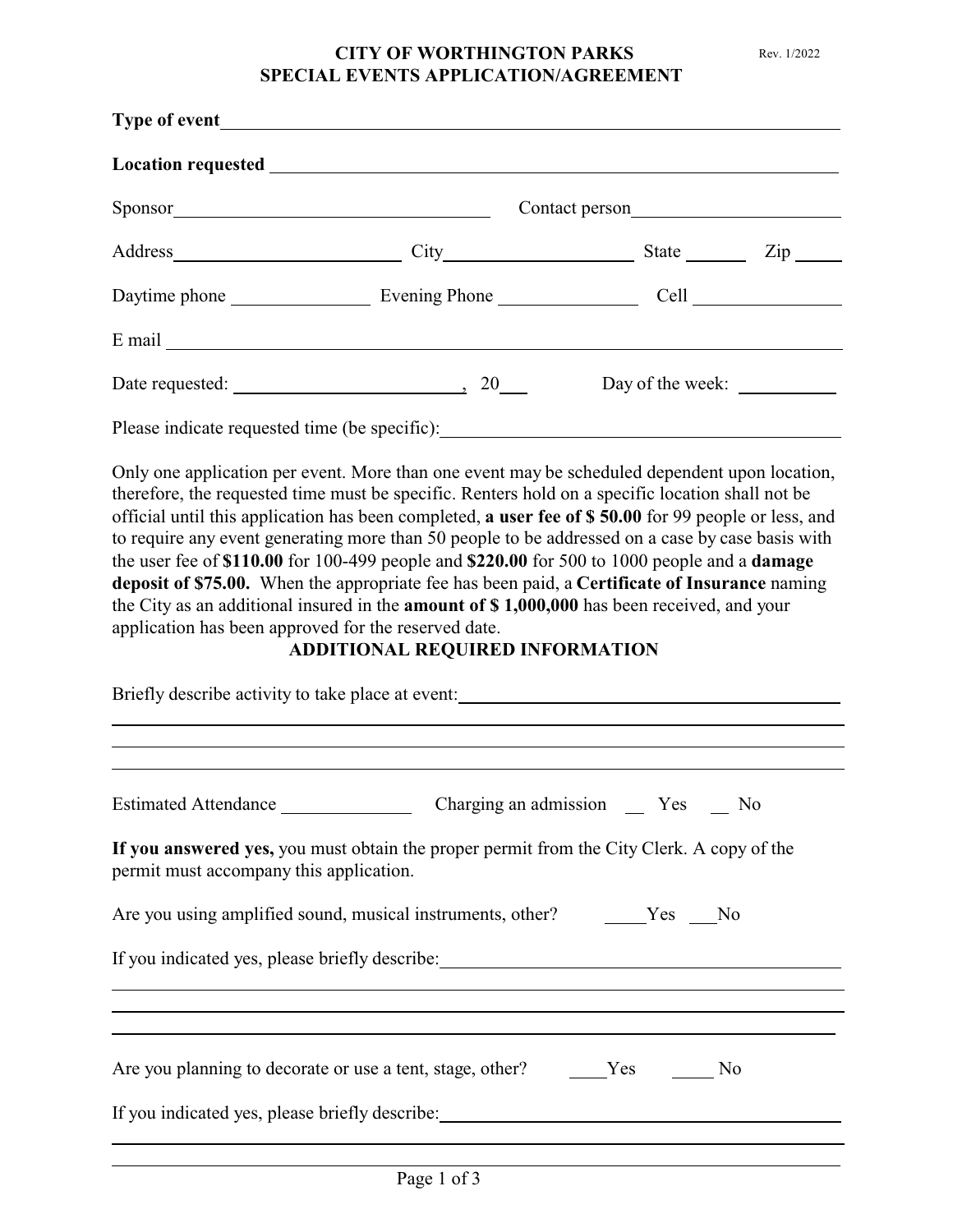**Upon approval of this request**, the Renter agrees to adhere to the following requirements, unless special arrangements have been noted by staff on this rental agreement, and agrees to accept the consequences for their failure to do so.

A. **Cancellation.** If the Renter cancels at seven days in advance of the reserved date, 100% of their deposit will be refunded. If canceled with less than seven days notice, the deposit will not be refunded, but the Renter will have no further obligation.

 B. **Park Hours.** Since the parks are located in residential neighborhoods, the Renter will be permitted to use the park between the hours of 8:00 a.m. and 10:00 p.m. Renters will be ejected from the facility during the hours not permitted.

C. **Alcohol.** Only beer or wine coolers are permitted in picnic shelters and open picnic areas per Chapter 93: subd. 93.19. The Renter will be subject to ejection and prosecution for the consumption of intoxicating beverages by minors, whether it is occurring with or without the Renters knowledge. The Renter shall hold the City harmless for any liability introduced by the consumption of alcoholic beverages upon city property during the rental period.

## E. **Sale of Alcohol. Absolutely no sale of intoxicating beverages permitted, unless prior arrangements have been made, the applicant is a registered 501C3 organization, proper permits obtained and fees paid including any insurance requirements beyond what is required within this agreement.**

D. **Nuisance.** The Renter is responsible for the conduct of guests during the rental period. Causing a public nuisance may, at the discretion of the Police Department, will be grounds for ejection from the facilities. Specifically, the Police Department will monitor the parks during the events that create a noise in violation of City Laws.

E. **Permit required.** A permit shall be obtained from the appropriate designated representative of the City before participating in any of the following activities: carnivals, community celebrations, political gatherings, activity contests including those requesting exclusive use of a park by charging admission; and exhibitions either of a stage production or otherwise. This shall include the vending and peddling of any article or thing.

E. **Parking.** Parking is permitted on-street or in designated areas only. Overnight parking is prohibited.

F. **Trash.** Trash containers will be provided; Renters must ensure that all refuse is placed in these containers. City employees will dispose of the trash in the containers at the end of the event.

G. **Minimum age.** Renters must be at least twenty-one (21) years of age, and the event must be supervised at all times by a responsible adult twenty-one years of age or older.

H. **Utilities.** There are electrical outlets located on the front of the band shell stage. It is the intention to have the outlets in working order, however, there may be occasions when the breaker may be tripped. The City will check the breaker regularly , but the City cannot guarantee the outlets to be usable at all times. If the Renter determines the need for temporary electrical service, the Renter will need to make arrangements with Worthington Public Utilities.